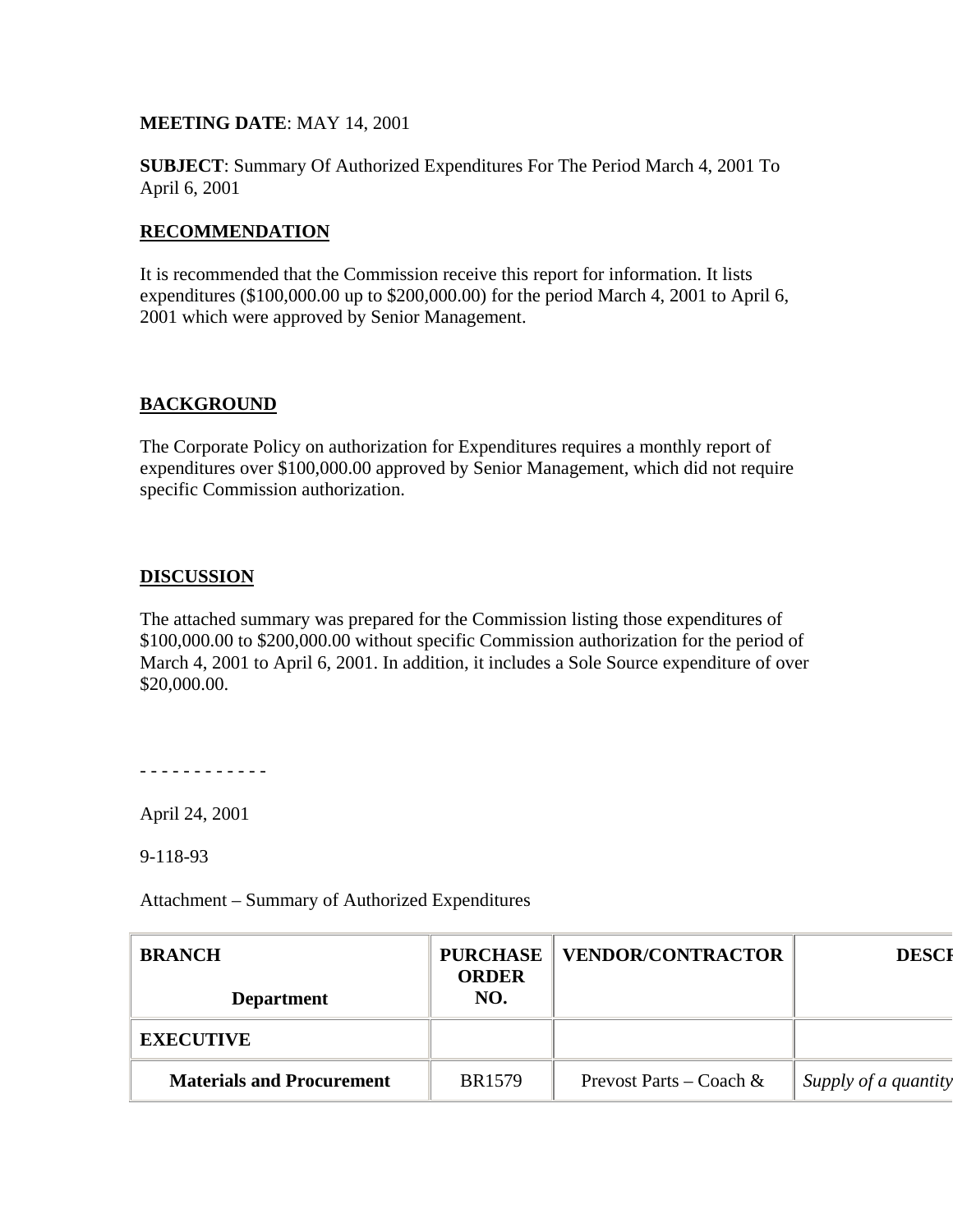|                                          |           | Transit                                             | Kits for the Bus Reb                                                                                                                                                                                                                                   |
|------------------------------------------|-----------|-----------------------------------------------------|--------------------------------------------------------------------------------------------------------------------------------------------------------------------------------------------------------------------------------------------------------|
|                                          | PC33667   | <b>Atripco Delivery Service</b>                     | <b>Provision of Cartag</b><br><b>Commission's Divis</b><br>period April 1, 2001                                                                                                                                                                        |
| Legal & Claims                           | P22W01758 | Blake, Cassels &<br>Graydon                         | Legal Services $-De$<br>work consists of leg<br>Axa Pacific.                                                                                                                                                                                           |
|                                          |           |                                                     | <b>Sole Source: Blake,</b><br>is currently counsel<br>Construction who is<br>the AXA Pacific liti<br>of the same backgro<br>will be helpful in Bl<br><b>Graydon defending</b><br>litigation.                                                           |
| <b>OPERATIONS</b>                        |           |                                                     |                                                                                                                                                                                                                                                        |
| <b>Service Planning</b>                  | PC33641   | City of Toronto Works &<br><b>Emergency Service</b> | Funding for City of<br>Transportation's tro<br>to maintain signal p<br>which has been inste<br>to streeetcars at sigi<br>This equipment has<br>King, Queen, St. Clo<br>Dufferin and Bathur<br>includes full mainter<br>exits to Downsview<br>stations. |
| <b>Signals/Electrical/Communications</b> | PC33569   | Minelec Ltd.                                        | Supply equipment fo<br>Talk-Through Interc<br>Collectors Booth. Th<br>shall be a voice acti<br>providing communid<br>collector and passer<br>and Unpaid ticket a.                                                                                      |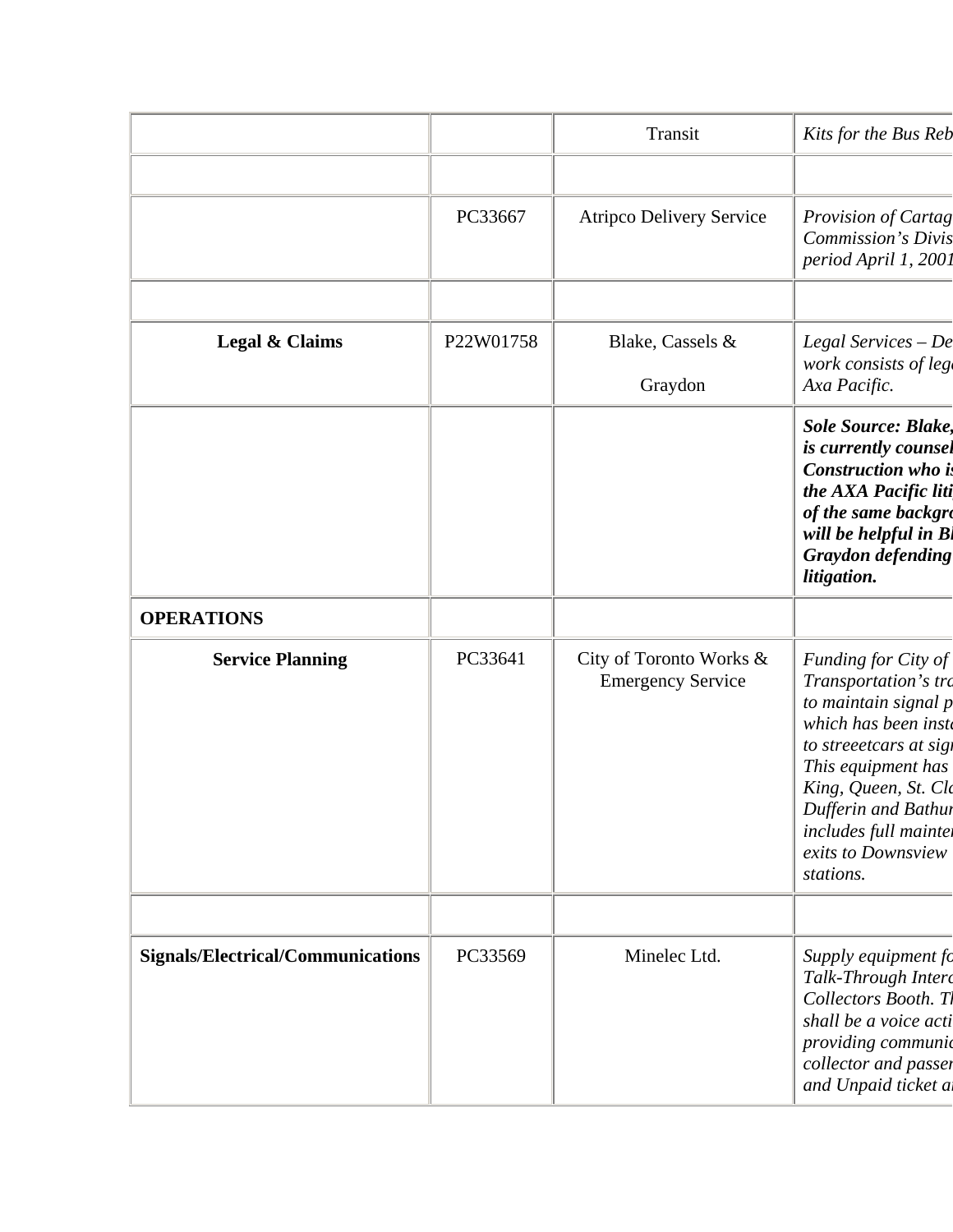| <b>Vehicle Engineering</b>                      | PC33598                                | <b>Total Ford Sales Ltd.</b>           | Supply of a quantity<br>Model Crown Victo.<br>Interceptors. These<br>vehicles for #1, #3,<br>Corporate Security                                                                                         |
|-------------------------------------------------|----------------------------------------|----------------------------------------|---------------------------------------------------------------------------------------------------------------------------------------------------------------------------------------------------------|
|                                                 |                                        |                                        |                                                                                                                                                                                                         |
| <b>BRANCH</b><br><b>Department</b>              | <b>PURCHASE</b><br><b>ORDER</b><br>NO. | <b>VENDOR/CONTRACTOR</b>               | <b>DESCI</b>                                                                                                                                                                                            |
| <b>OPERTIONS</b>                                |                                        |                                        |                                                                                                                                                                                                         |
| <b>Plant Maintenance</b>                        | T31W01715                              | Black & McDonald                       | Supply and Install R<br>at Duncan Shops. T.<br>supply and installat<br>ventilating, air cond<br>humidification syste<br>components within t                                                             |
| <b>ENGINEERING &amp;</b><br><b>CONSTRUCTION</b> |                                        |                                        |                                                                                                                                                                                                         |
| <b>Engineering</b>                              | P11F01721                              | Earth Tech Canada Inc.                 | Eglinton Bus Termin<br>The work consists of<br>temporary bus termi<br>Garage.                                                                                                                           |
|                                                 | P11K01731                              | <b>McCormick Rankin</b><br>Corporation | <b>Brimley RT Station</b><br>The work consists $o$<br>to perform a feasibi.<br>the future constructi<br>Station to ensure the<br>in the area does not<br>construction of surfe<br>grade station facilit |